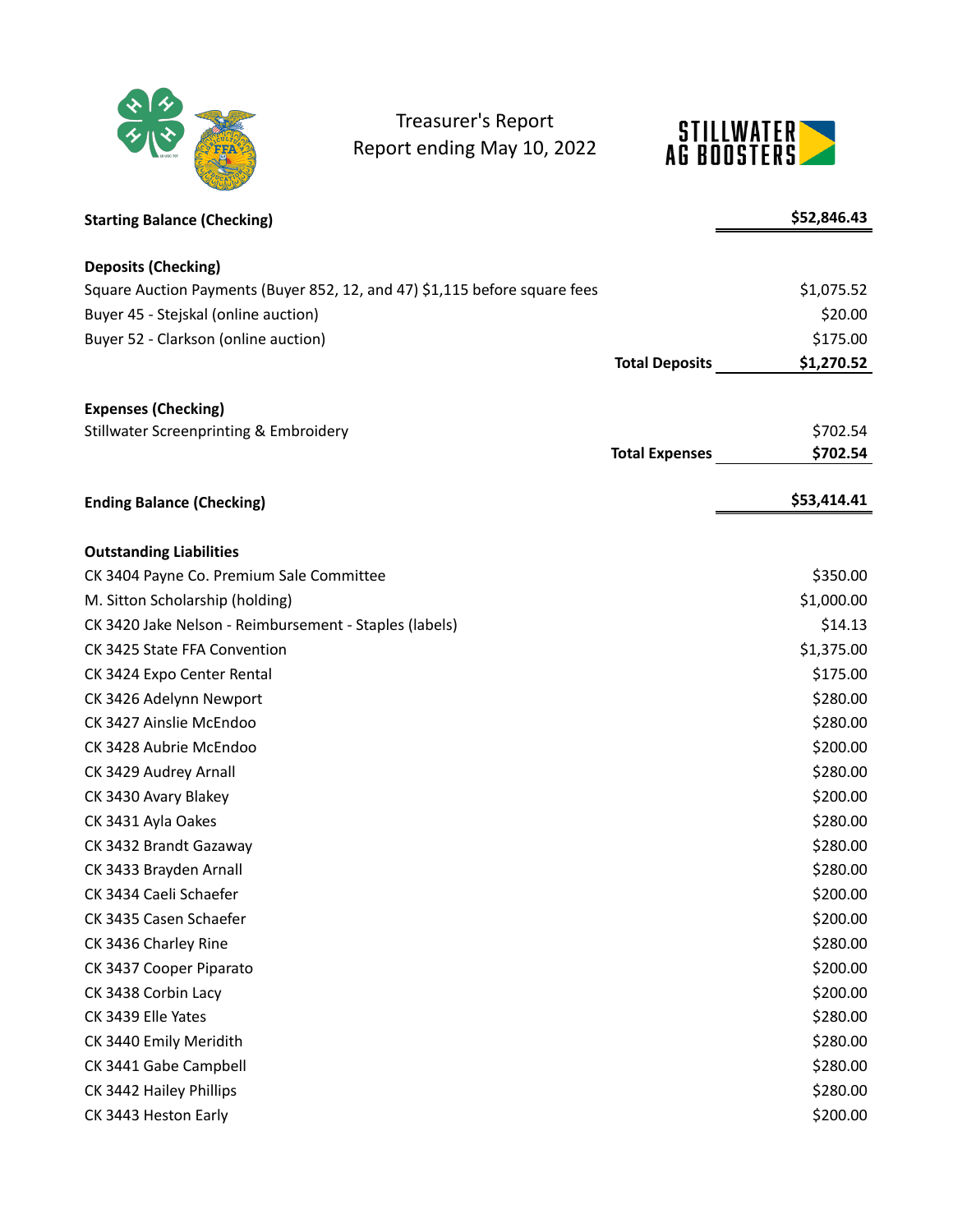| CK 3444 Jacob May         |                                      | \$200.00    |
|---------------------------|--------------------------------------|-------------|
| CK 3445 Jaxon Marshall    |                                      | \$280.00    |
| CK 3446 Jaylee Christian  |                                      | \$280.00    |
| CK 3447 Joshua Peetoom    |                                      | \$280.00    |
| CK 3448 Kaisley O'Nan     |                                      | \$200.00    |
| CK 3449 Kaylee McAlister  |                                      | \$200.00    |
| CK 3450 Kylie McAlister   |                                      | \$280.00    |
| CK 3451 Kyriana Beard     |                                      | \$200.00    |
| CK 3452 Landree Siebert   |                                      | \$200.00    |
| CK 3453 Lauren Crosthwait |                                      | \$280.00    |
| CK 3454 Libby McEndoo     |                                      | \$200.00    |
| CK 3455 Mathias May       |                                      | \$200.00    |
| CK 3456 Nataley Stejskal  |                                      | \$200.00    |
| CK 3457 Parker Robinson   |                                      | \$200.00    |
| CK 3458 Preslee Watley    |                                      | \$200.00    |
| CK 3459 Riva Pickens      |                                      | \$280.00    |
| CK 3460 Ryleigh Alsop     |                                      | \$280.00    |
| CK 3461 Ryne Crosthwait   |                                      | \$200.00    |
| CK 3462 Tassi Jo Fadely   |                                      | \$200.00    |
| CK 3463 Timmons, Kaleb    |                                      | \$280.00    |
| CK 3464 Trinity Blosch    |                                      | \$280.00    |
| CK 3465 Tucker Day        |                                      | \$200.00    |
| CK 3466 Walker Robinson   |                                      | \$200.00    |
| CK 3467 Caleb Wieman      |                                      | \$280.00    |
| CK 3468 Brannigan Wieman  |                                      | \$280.00    |
| CK 3469 Mason Wieman      |                                      | \$280.00    |
| CK 3470 Isabella Smith    |                                      | \$280.00    |
| CK 3471 Kam Bessinger     |                                      | \$280.00    |
| CK 3472 Madilyn Bishop    |                                      | \$280.00    |
| CK 3473 Emma McLain       |                                      | \$200.00    |
| CK 3474 Abigail Burton    |                                      | \$280.00    |
| CK 3475 Joey Stover       |                                      | \$200.00    |
| CK 3476 Maguire Biggs     |                                      | \$280.00    |
| CK 3477 Spencer Biggs     |                                      | \$280.00    |
| CK 3478 Nicholas Heid     |                                      | \$280.00    |
| CK 3479 Ella Warren       |                                      | \$280.00    |
| CK 3480 Emma Nelson       |                                      | \$280.00    |
| CK 3481 Adria Spaulding   |                                      | \$280.00    |
| CK 3482 Emma Yates        |                                      | \$280.00    |
|                           | <b>Total Outstanding Liabilities</b> | \$17,034.13 |

## **Outstanding Receivables**

Buyer 3 - Branscum (online auction)  $$66.00$